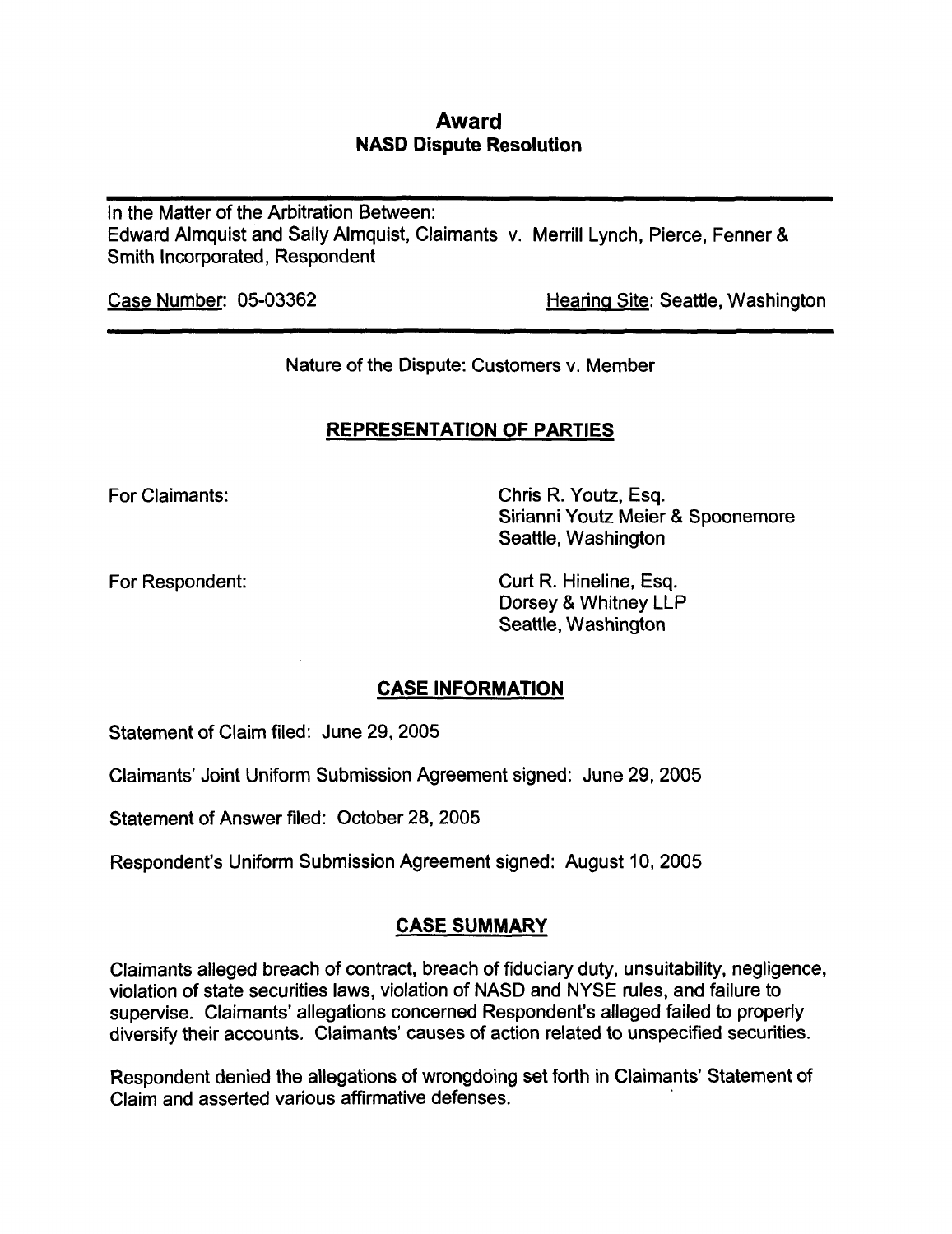# RELIEF REQUESTED

Claimants requested unspecified compensatory damages, treble damages not to exceed an additional \$10,000.00 as provided by the Washington Consumer Protection Act, pre-award interest at the legal rate, and attorney's fees.

Respondent requested dismissal of Claimants' Statement of Claim in its entirety.

### OTHER ISSUES CONSIDERED AND DECIDED

At the close of Claimants' case on October 6, 2006, Respondent moved the Panel to dismiss Claimants' claims in their entirety. On October 13, 2006, after due deliberation, the Panel denied Respondent's motion.

After the first five days of the hearing, arbitrator James Bishop withdrew from the Panel. Ms. Jeanne C. Stilwell replaced Mr. Bishop and the parties accepted the new Panel.

The parties agreed that the Award in this matter may be executed in counterpart copies or that a handwritten, signed Award may be entered.

### AWARD

After considering the pleadings, testimony, and evidence presented at the hearing, the Panel decided in full and final resolution of the issues submitted for determination as follows:

- 1) Respondent Merrill Lynch, Pierce, Fenner & Smith Incorporated is liable to and shall pay Claimants Edward Almquist and Sally Almquist the sum of \$1,483,723.00 in compensatory damages.
- 2) The parties shall bear their respective costs, including attorney's fees.
- 3) All other relief requested and not expressly granted, including Claimants' requests for interest, punitive damages, and attorney's fees, is denied.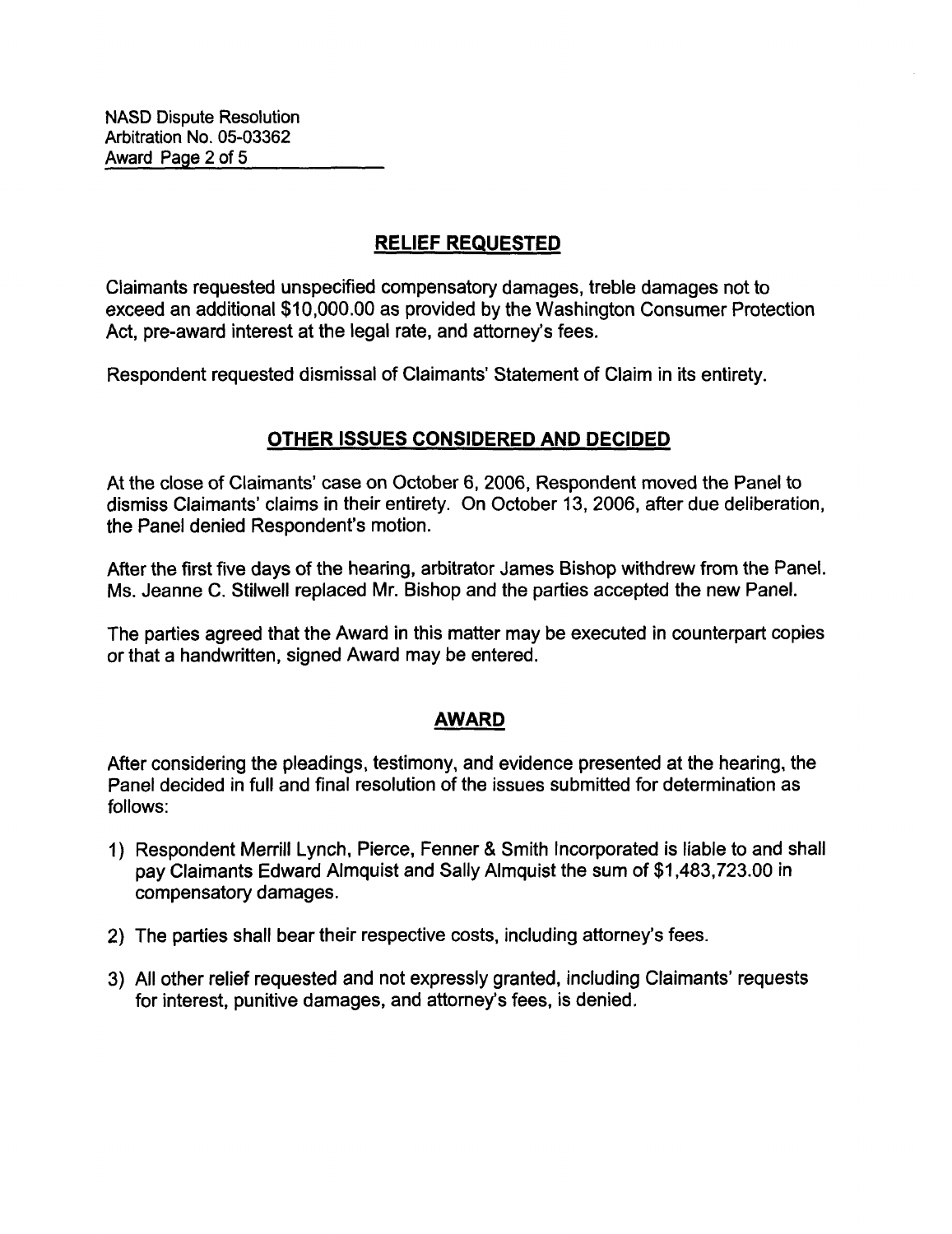NASD Dispute Resolution Arbitration No. 05-03362 Award Page 3 of 5

### FEES

Pursuant to the Code, the following fees are assessed:

### Filing Fees

NASD Dispute Resolution received or will collect the non-refundable filing fees for each claim as follows:

Initial claim filing fee  $= $$  250.00

#### Member Fees

Member fees are assessed to each member firm that is either a party in the matter or an employer of a respondent associated person at the time of the events that gave rise to the dispute, claim, or controversy. Accordingly, the member firm Merrill Lynch, Pierce, Fenner & Smith Incorporated is a party and the following fees are assessed:

| <b>Member Surcharge</b>        | $=$ \$ 1,500.00 |
|--------------------------------|-----------------|
| <b>Pre-Hearing Process Fee</b> | $=$ \$ 750.00   |
| <b>Hearing Process Fee</b>     | $=$ \$ 2,200.00 |
| <b>Total Member Fees</b>       | $=$ \$4,450.00  |

#### Forum Fees and Assessments

The Panel assessed forum fees for each session conducted or each decision rendered on a discovery-related motion on the papers. A session is any meeting between the parties and the arbitrator(s), including a pre-hearing conference, that lasts four (4) hours or less. Fees associated with these proceedings are:

| Two (2) Pre-hearing conference sessions<br>with the Panel $@$ \$1,000.00/session |                        |            | $= $ 2,000.00$ |
|----------------------------------------------------------------------------------|------------------------|------------|----------------|
| Pre-hearing conferences:                                                         | October 30, 2006       | 1 session  |                |
|                                                                                  | <b>January 8, 2007</b> | 1 session  |                |
| Seventeen (17) Hearing sessions @ \$1,000.00/session                             |                        |            | $= $17,000.00$ |
| Hearings:                                                                        | October 2, 2006        | 1 session  |                |
|                                                                                  | October 3, 2006        | 2 sessions |                |
|                                                                                  | October 4, 2006        | 1 session  |                |
|                                                                                  | October 5, 2006        | 2 sessions |                |
|                                                                                  | October 6, 2006        | 3 sessions |                |
|                                                                                  | January 3, 2007        | 2 sessions |                |
|                                                                                  | <b>January 4, 2007</b> | 2 sessions |                |
|                                                                                  | January 17, 2007       | 2 sessions |                |
|                                                                                  | January 31, 2007       | 2 sessions |                |
|                                                                                  |                        |            |                |

#### $\text{Total Forum Fees} = $19,000.00$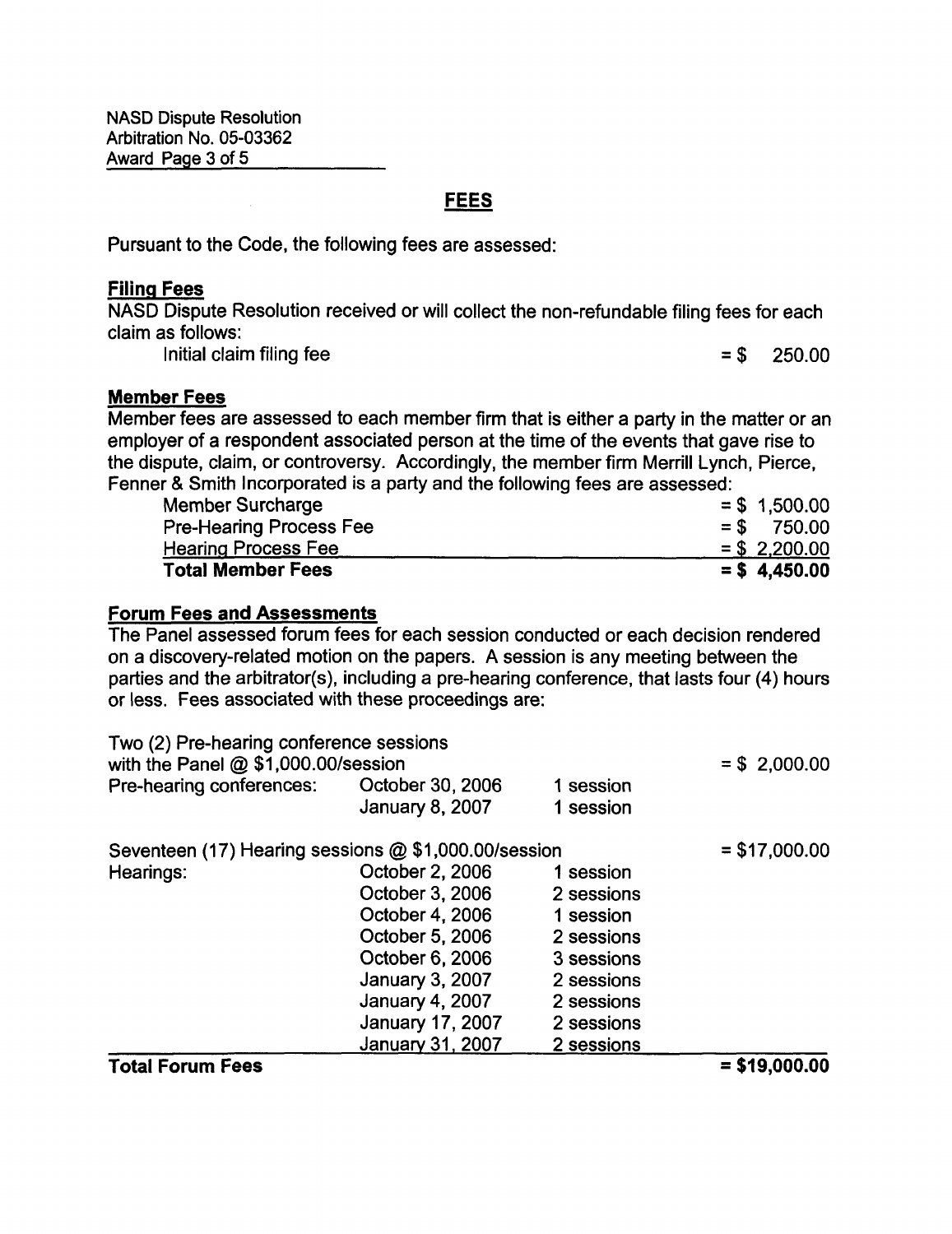- 1. The Panel assessed \$9,500.00 of the forum fees jointly and severally to Claimants Edward Almquist and Sally Almquist.
- 2. The Panel assessed \$9,500.00 of the forum fees to Respondent Merrill Lynch, Pierce, Fenner & Smith Incorporated.

### Administrative Costs

Administrative costs are expenses incurred because a party requested additional services beyond the normal administrative services. These additional services include, but are not limited to, additional copies of arbitrator awards, copies of audio transcripts, retrieval of documents from archives, interpreters, security, and sundry other requests.

| Claimants requested 3 copies of audio tapes @ \$15.00 each   | $=$ S | 45.00  |
|--------------------------------------------------------------|-------|--------|
| Respondent requested 13 copies of audio tapes @ \$15.00 each | =Տ    | 195.00 |

### Fee Summary

1. Claimants Edward Almquist and Sally Almquist are charged jointly and severally with the following fees and costs:

| <b>Initial Filing Fee</b>                  | 250.00<br>$=$ \$  |
|--------------------------------------------|-------------------|
| <b>Forum Fees</b>                          | $=$ \$ 9.500.00   |
| <b>Administrative Costs</b>                | 45.00<br>$=$ \$   |
| <b>Total Fees</b>                          | $=$ \$ 9.795.00   |
| Less payments                              | $=$ \$ (1,295.00) |
| <b>Balance Due NASD Dispute Resolution</b> | $=$ \$ 8,500.00   |

2. Respondent Merrill Lynch, Pierce, Fenner & Smith Incorporated is charged with the following fees and costs:

| <b>Balance Due NASD Dispute Resolution</b> | $=$ \$ 9,175.00   |
|--------------------------------------------|-------------------|
| Less payments                              | $=$ \$ (4,970.00) |
| <b>Total Fees</b>                          | $=$ \$14,145.00   |
| <b>Administrative Costs</b>                | 195.00<br>$=$ \$  |
| <b>Forum Fees</b>                          | $=$ \$ 9.500.00   |
| <b>Member Fees</b>                         | $=$ \$4.450.00    |

All balances are payable to NASD Dispute Resolution and are due upon the receipt of the Award pursuant to Rule 10330(g) of the Code.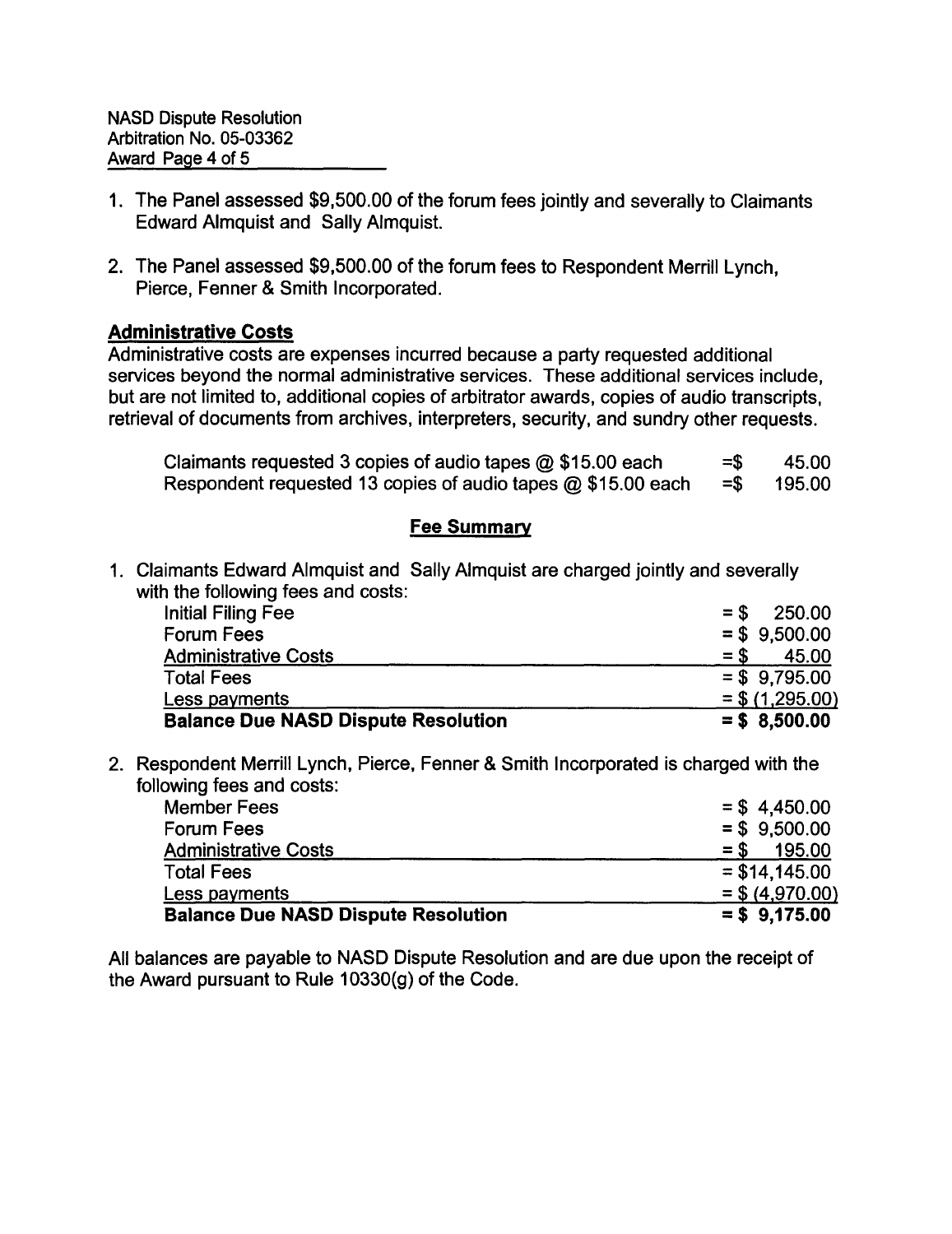NASD Dispute Resolution Arbitration No. 05-03362 Award Page 5 of 5

### ARBITRATION PANEL

 $\blacksquare$ ÷

Craig Charles Beles, Esq. James B. Parsons, Esq. Jeanne C. Stilwell

### Concurring Arbitrators' Signatures

Zr

Craig Charles Beles, Esq. Chair, Public Arbitrator

Public Arbitrator, Presiding Chair Public Arbitrator Non-Public Arbitrator

pature Date

James B. Parsons, Esq. Public Arbitrator

Signature Date

Jeanne C. Stilwell Non-Public Arbitrator Signature Date

7 Date of Service